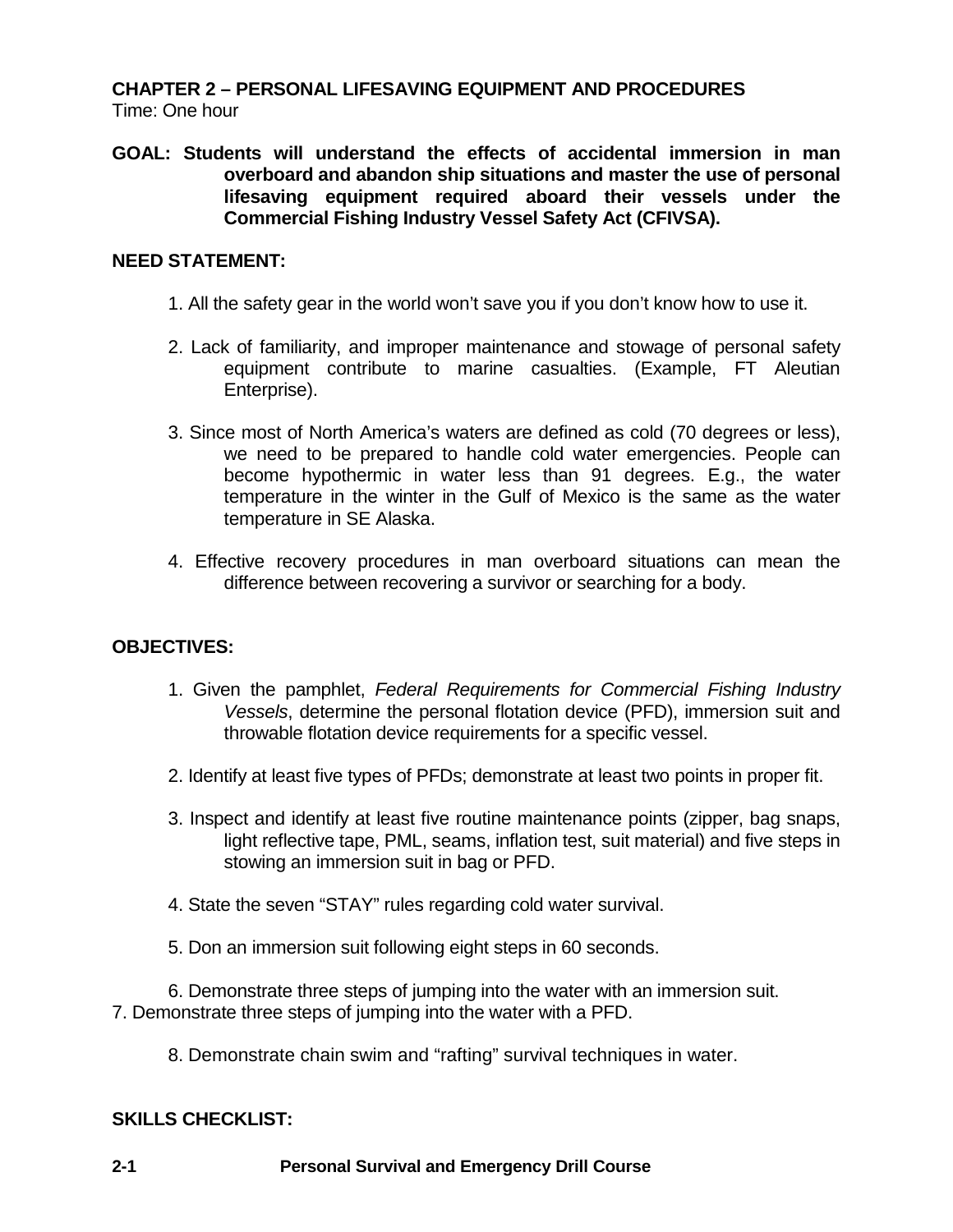1. Properly don an immersion suit following eight steps in 60 seconds

2. Inspect, service, and stow an immersion suit or PFD. Record in safety maintenance log.

3. Demonstrate proper water entry in an immersion suit or PFD.

4. Demonstrate the HELP and HUDDLE positions.

5. Demonstrate three steps of jumping into the water with an immersion suit and a PFD.

6. Practice chain swim and "rafting" survival techniques in water.

# **EQUIPMENT NEEDED:**

Examples of PFD types

Immersion Suits

Immersion suit zipper lubricant/wax

Plastic bags for feet

USCG approved PFD light

**Whistle** 

Personal Floatation device lights for immersion suit

USCG Pamphlet *Federal Requirements for Commercial Fishing Industry Vessels* (one per student)

Blank station bills, representative vessel schematics

Spare  $CO<sub>2</sub>$  cartridges for inflatable PFDs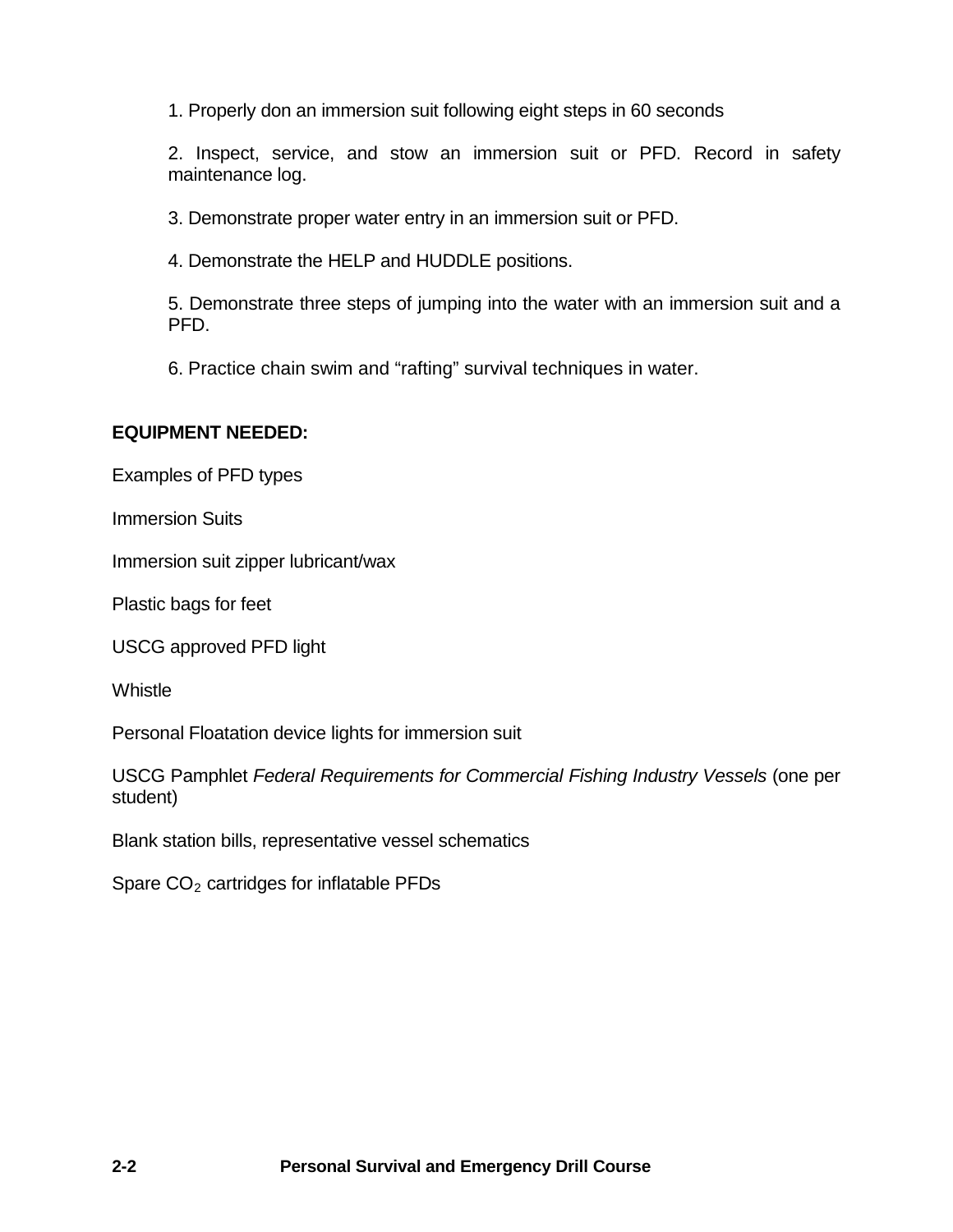### **TEACHING TIPS:**

- \*The in-water practicum is an extension of this lesson; it is an excellent way to reinforce the classroom information on water skills and PFDs. Use the in-water practicum to complete skills checklist items.
- \*Use a local or regional example (w/o stating names and vessel name) of an emergency where the lack of knowledge or skills in using an immersion suit or PFD led to an ineffective response to the problem.
- \*To introduce PFD types have students in groups of two or three select WEARABLE, comfortable, PFDs at random. Give them information on PFDs. After taking a minute to acquaint themselves with the PFD and information provided, ask them to try to sell it to the other participants based on its good points. This works well if done in a circle (PFDs in the middle); it can be disastrous if you expect participants to get "up in front of the class" alone. Try to keep it an informal, fun session. Have examples of the top rated PFDs in the NIOSH study.
- \*Be sure to have examples of PFD types available.
- \* With five or six students, have them don suits step by step per your instruction. Stop anyone who moves to next step without everyone being ready for next step. Once everyone has donned the suit correctly under your guidance, have them stow suits properly in bag and on the count of three, time them to don suits completely within 60 seconds. Monitor students carefully to avoid damage to suits or others.
- \*Have students locate and don PFDs/immersion suits in the dark; note the problems with size, fit and condition.
- \*Lighten the lecture load in this section by using lots of demonstrations and hands-on activities – remember, the goal of this section is for students to become familiar and comfortable with the use of personal lifesaving equipment. USE IT!!
- \*Plastic bags worn over shoes can ease donning and save wear and tear on immersion suits.
- \*With this section, students begin constructing station bills for practice drills. This is a good time to divide the class up into crews, reflecting the type of practice vessel that will be used and needs of the students. Allow about ten minutes at the close of each section to have class crews construct station bill assignments and discuss emergency instructions.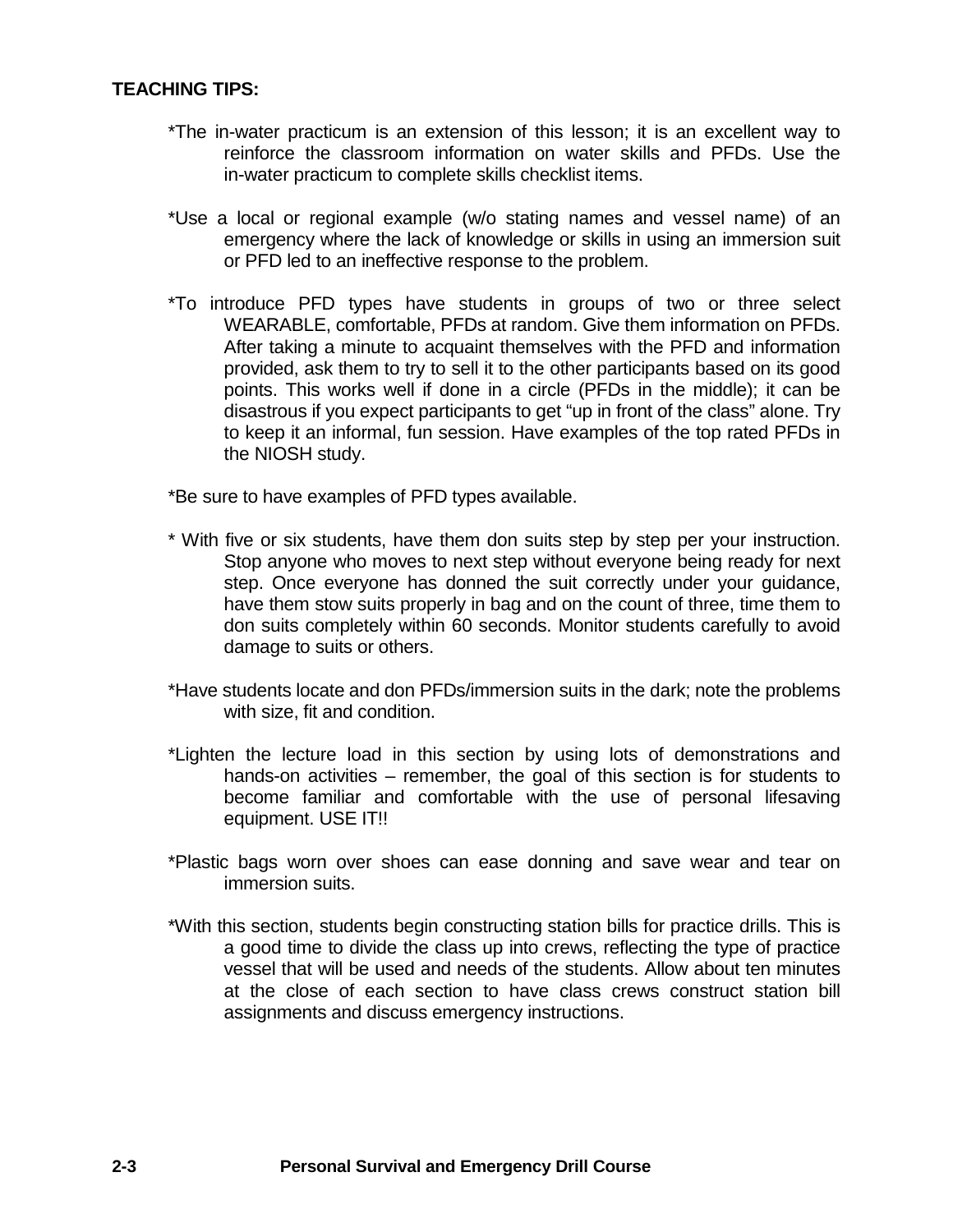### **INSTRUCTIONAL OUTLINE:**

- **I. ACCIDENTAL IMMERSION** wet but not willing. The worst case scenario in a vessel casualty takes you from the vessel environment to the water where you are subject to cold water shock, hypothermia, and drowning.
	- A. Cold Water Shock
		- 1. Sudden immersion in cold water can produce:
			- a. Pain
			- b. Uncontrollable gasping; aspiration of water
			- c. Hyperventilation
			- d. Rapid changes in blood pressure and heart rates, even cardiac arrest
			- e. Drowning, especially in rough seas when breathing cannot be controlled.
			- f. Swimming is not effective while this initial shock is in effect.
		- 2. May explain why persons disappear suddenly (Sudden Disappearance Syndrome)
		- 3. Hyperventilation, gasping will slow within five minutes
	- B. Immersion Hypothermia
		- 1. Hypothermia when the body loses more heat than it generates; can cause death in the water or contribute to drowning if the victim loses consciousness.
		- 2. In cold water, lack of muscle coordination can develop within 15 minutes hindering self rescue or ability to respond to assistance.
		- 3. Heat is conducted away from the body by water; hypothermia can begin to develop within 30 - 60 minutes.
			- a. Water conducts heat away from the body 25 times faster than air at the same temperature.
			- b. The rate of onset varies with age, body size, movement, water temperature and clothing.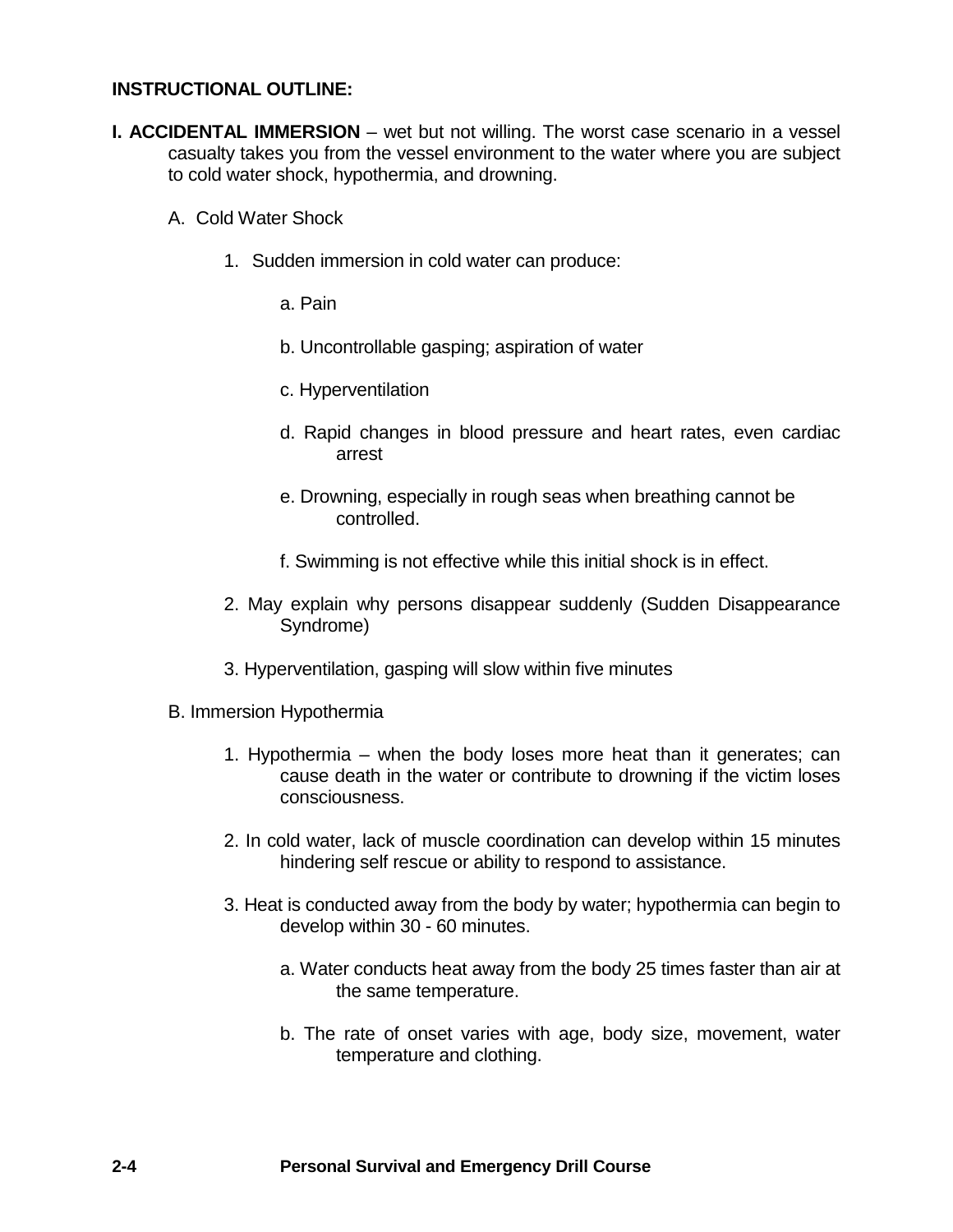- 4. Heat Retention:
	- a. Aided by clothing/survival gear/PFD
	- b. Stay dry
	- c. Reduce movement of water next to skin
	- d. Protect main heat loss areas:
		- 1. Chest/back, head, neck
		- 2. Underarms and sides of chest
		- 3. Groin
	- e. Decrease circulation in the limbs by staying still
- C. Drowning
	- 1. General term for water related deaths.
	- 2. Can result from aspiration of water into lungs or obstruction of airway (a reflex action, laryngospasm, that closes the windpipe).
	- 3. Cold water near drowning: victims of cold water drowning (less than 70 degrees F) can sometimes be revived with proper treatment, even after prolonged submersion (up to 60 minutes)(Explain the effects of Mammalian Dive Reflex)

# **II. SURVIVAL FACTORS IN ACCIDENTAL IMMERSION AND COLD WATER EMERGENCIES**

- A. Will to live very important in all survival situations.
- B. Flotation
	- 1. Buoyancy: the ability to keep afloat.
	- 2. Inherent buoyancy:
		- a. The majority of people can float; ability varies based on individual characteristics.
		- b. Breath holding increases inherent buoyancy.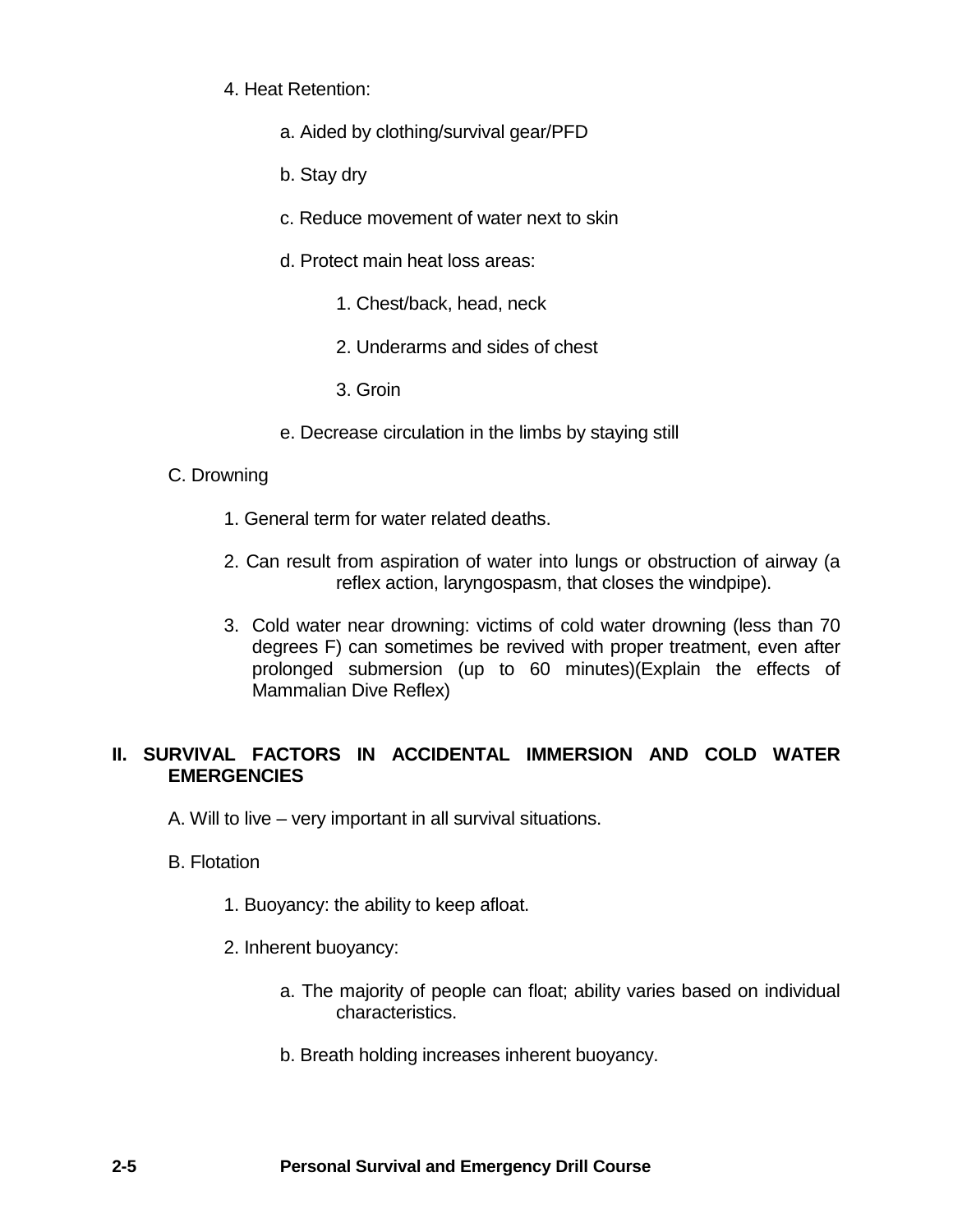- 3. Buoyancy Aids:
	- a. Personal Flotation Devices (PFDs) assist in flotation and controlling gasping.
	- b. Air trapped in clothing can assist.
	- c. Capsized boat or debris can assist in flotation efforts.
- C. Heat Retention:
	- 1. Clothing/survival gear/PFD afford varying degrees of thermal protection.

# **III. STAY RULES FOR SURVIVING ACCIDENTAL IMMERSION AND COLD WATER EMERGENCIES**

- A. In most cases of accidental immersion, rescue is not immediate. Even in "warm" waters (70 degrees or more), prolonged exposure can result in hypothermia. Practice the STAY rules.
- 1. Stay Afloat
	- 1. Must be able to breathe to prevent drowning.
	- 2. Must be able to overcome panic to control breathing.
	- 3. With PFD:
		- a. Non-swimmers may need assistance with PFDs
		- b. Provides advantage of recovering from cold water shock and allows better breathing control, flotation and thermal protection.
		- c. In rough seas additional flotation is needed to counteract submergence in breaking waves.
	- 4. Without PFD:
		- a. Flotation is possible even with heavy clothes.
		- b. Air trapped in clothes and boots assists in flotation.
		- c. Hold onto debris.
		- d. Panic decreases ability to float, removes air trapped in clothing, flushes water over the body.
- 2. Stay Dry as possible put immersion suit on BEFORE getting wet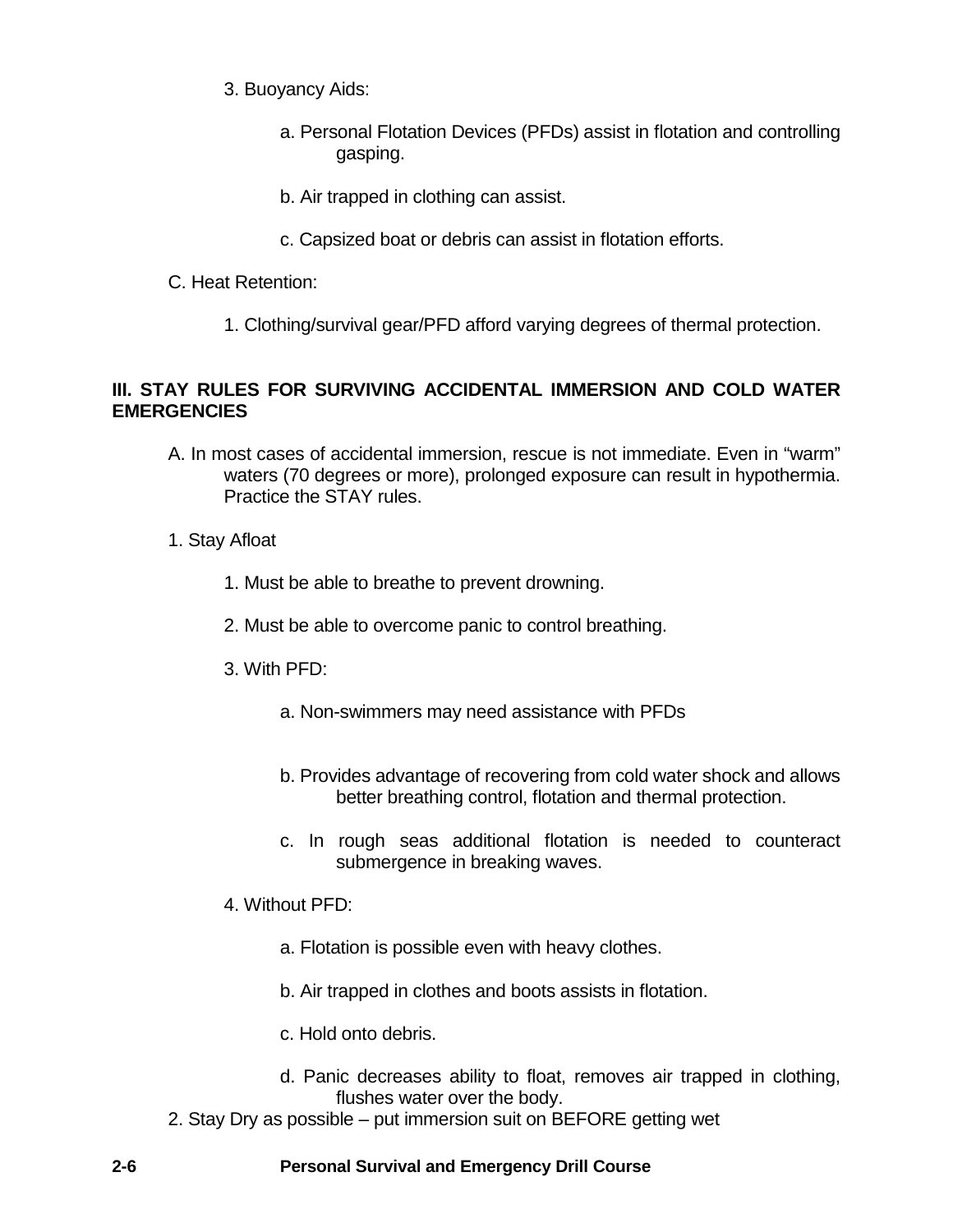- a. If there is any warning, immerse slowly.
- b. Get out of the water as soon as possible.
- c. Get the main heat loss areas out of the water as much as possible (e.g., chest, head).
- d. Do not use "drownproofing" (face floating survival technique); this increases heat loss by 80% over staying still with head out of the water.

e. Immersion suits offer the best protection against hypothermia; also provide flotation and serve as a signal.

#### 3. Stay Still

- 1. Movement increases circulation in the arms and legs. Cooled blood returns to the body core (heart, vital organs) further reducing core temperature.
- 2. Staying still over swimming or treading water decreases heat loss by 30%.
- 3. Flotation is possible without a PFD but it is difficult to remain still without one.
- 4. Any movement causes flushing replacing the warm "boundary layer" of water next to the body with cold.
- 4. Stay Warm
	- 1. Protect main heat loss areas if there is any warning, add clothes and hat.
	- 2. If getting out of the water is impossible, assume HELP (heat escape lessening position) or HUDDLE positions. DEMONSTRATE.
		- a. These positions double survival time over that of swimming or treading water.
		- b. These positions cannot be assumed without flotation aids.

#### 5. Stay With The Boat

- 1. Climbing on top of an overturned boat can keep you dry and increase the chances of being spotted.
- 2. The decision whether or not to swim to shore is a difficult one. Depends upon: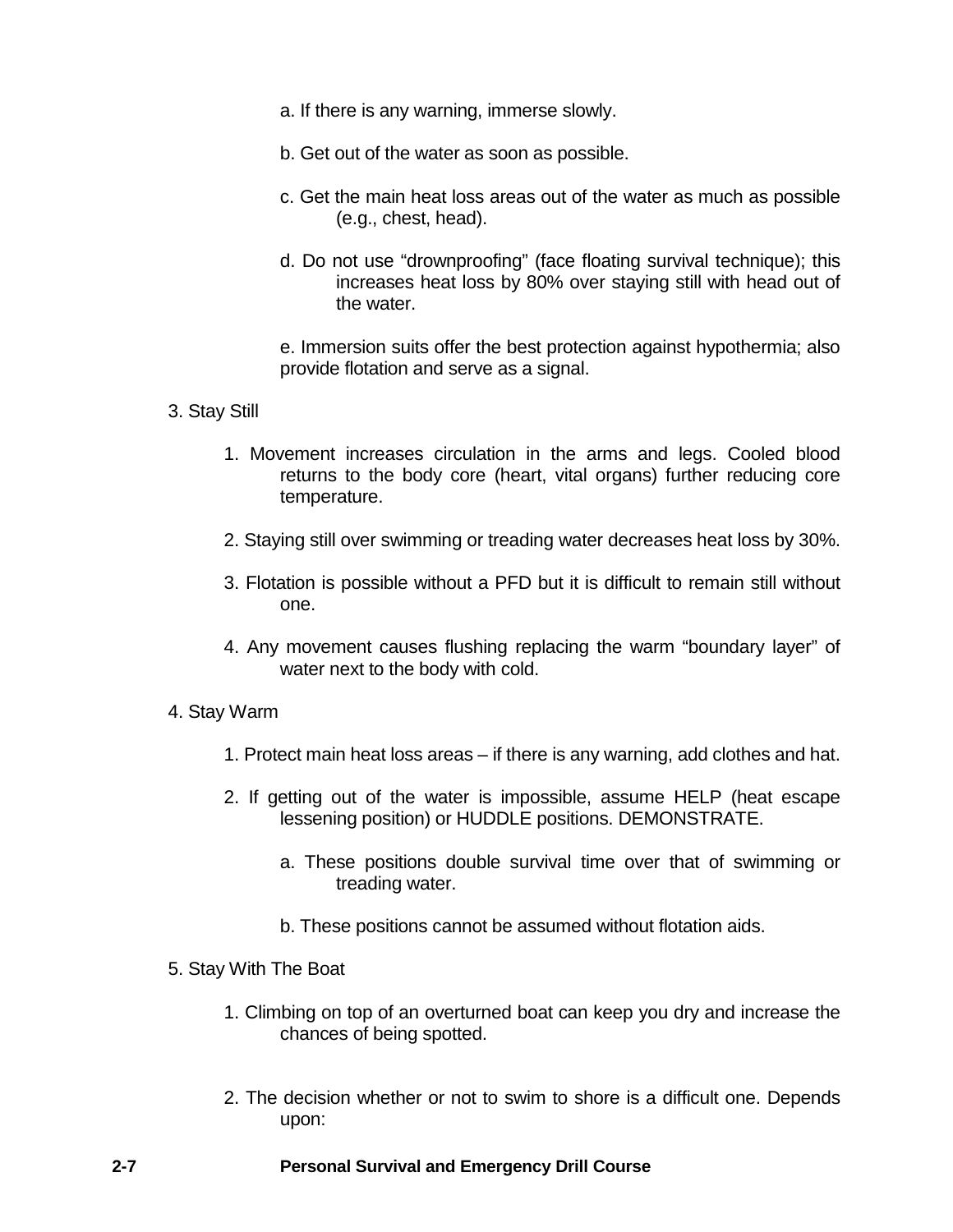- a. Tides
- b. Currents
- c. Other boats in the area.
- d. Distance to shore less than about 15 minutes of swimming?
- e. Swimming ability. As a general rule, a strong swimmer can swim in cold water one-tenth the distance possible in a warm pool.
- f. Beware of changing your plan after an extended period of being cold – a warm brain makes better decisions.
- 6. Stay together
	- 1. Increases morale
	- 2. Bigger target to find for Search and Rescue(SAR)
- 7. Stay Sober
	- 1. Alcohol/drugs involved with over 50% of marine casualties, according to the Coast Guard
	- 2. Affects judgment, reaction time, fatigue & alertness while underway

# **IV. PFD Types**

- A. Types of Personal Flotation Devices (PFDs)
	- 1. Type I
		- a. Flotation primarily in the chest area.
		- b. Provides maximum buoyancy (22# minimum).
		- c. Tends to turn most unconscious victims face up in water unless worn over anti-exposure coveralls or an immersion suit.
		- d. Poor thermal protection.
		- e. Often too bulky to wear for fishing.
	- 2. Type II
		- a. Horse collar shaped device.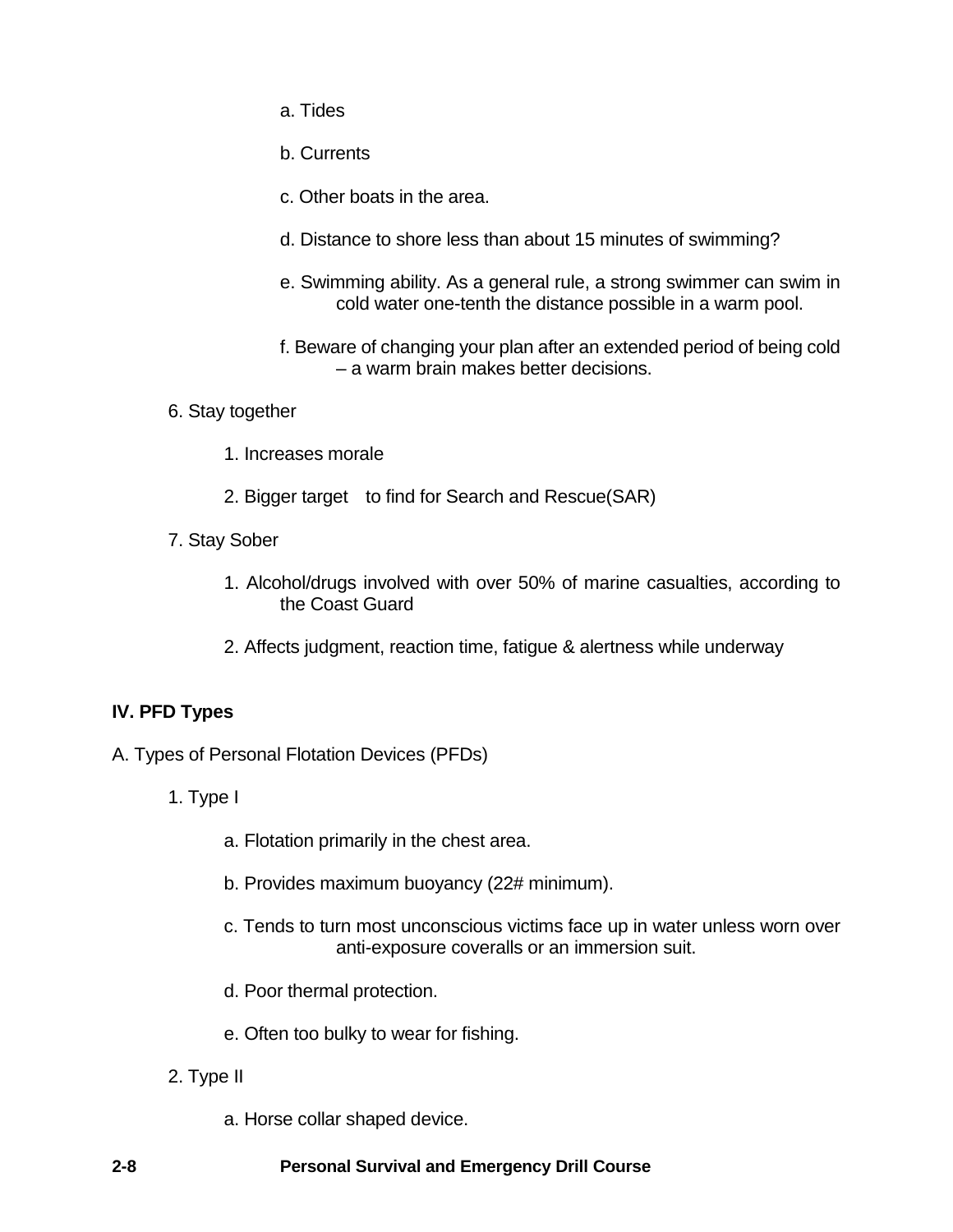- b. Minimum buoyancy 15.5#.
- c. Tends to turn some unconscious victims face up in water.
- d. Poor thermal protection.
- 3. Type III
	- a. Includes most variety in styles vests, float coats and coveralls.
	- b. Same buoyancy as type II (15.5# minimum)
	- c. Little or no ability to turn unconscious victim face up in water.
	- d. Variety of styles, colors and sizes.
	- e. Fair thermal protection; however, cooling rate can double in rough water over calm.
	- f. Flotation coveralls (Type V) meet Type III type reg only if worn.
	- g. Fair to good thermal protection. Cooling rate increases in rough seas
- 4. Type IV
	- a. A USCG-approved throwable device.
	- b. Designed for rescue.
		- 1. Ring buoys, buoyant cushions.
		- 2. Buoyant cushions should be worn on front of body.
	- c. Minimum of 16.5 # of buoyancy.
	- d. Never take the place of Type I or II.
	- e. Should have a floating line attached for throwing or retrieving.
	- f. Commercial grade Lifesling**®** qualifies as a Type IV**.**
- 5. Type V
	- a. Any USCG-approved PFD for restricted use (e.g. flotation coveralls)
- 6. USCG-approved inflatables
	- a. Maximum comfort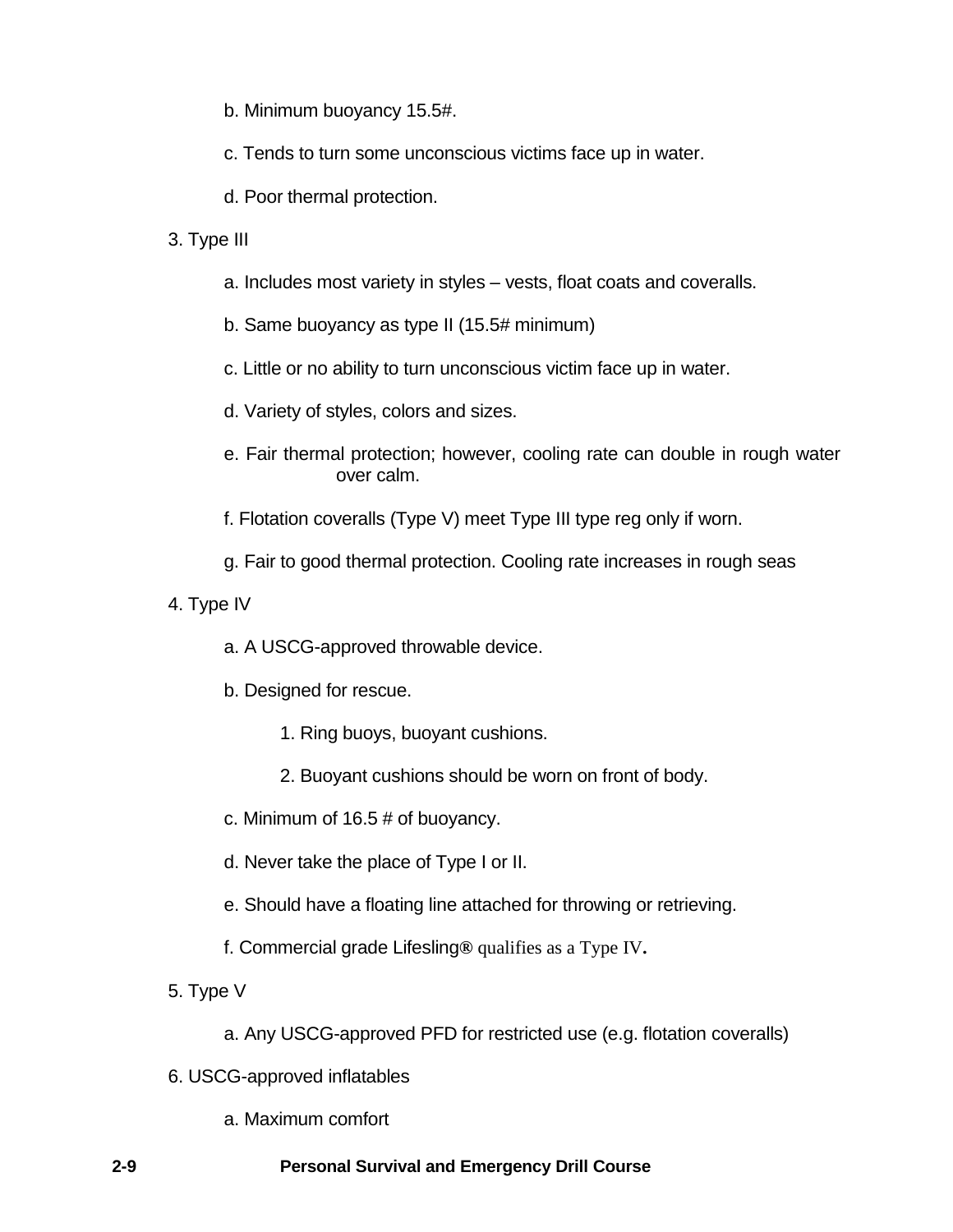- b. Maximum flotation
- c. Manual, oral and automatic inflation
- 7. PFDs not approved by US Coast Guard Best PFD is the one you wear!
	- a. Stormy Seas**®** brand
		- Many styles, comfort levels
		- Only manual, oral inflated
	- b. Regatta rain bibs - inherent flotation
	- c. Unapproved suspender types many brands
- 8. Immersion Suits not classed as a PFD
	- a. Also called survival, "gumby" or exposure suits, but don't guarantee survival.
	- b. Provide excellent buoyancy (min. 22#)
	- c. Designed to be worn when abandoning ship.
	- d. Offers the best hypothermia protection.
	- e. Should be stored in an accessible location.
	- f. Must have proper fit (size, face seal, mobility)
- 9. Entering the water in a PFD\*
	- a. Don PFD.
	- b. Enter the water as slowly as possible, feet first.
	- c. With one hand hold nose and cover mouth.
	- d. With the other arm cross over the first arm and grab the opposite shoulder of the PFD.
	- e. This method helps prevent inhalation of water and prevents the PFD from coming up over the head.
- \* This should be demonstrated at the in-water practicum.
- 10. Entering the water in an immersion suit.\*
	- a. Don suit completely with face flap closed.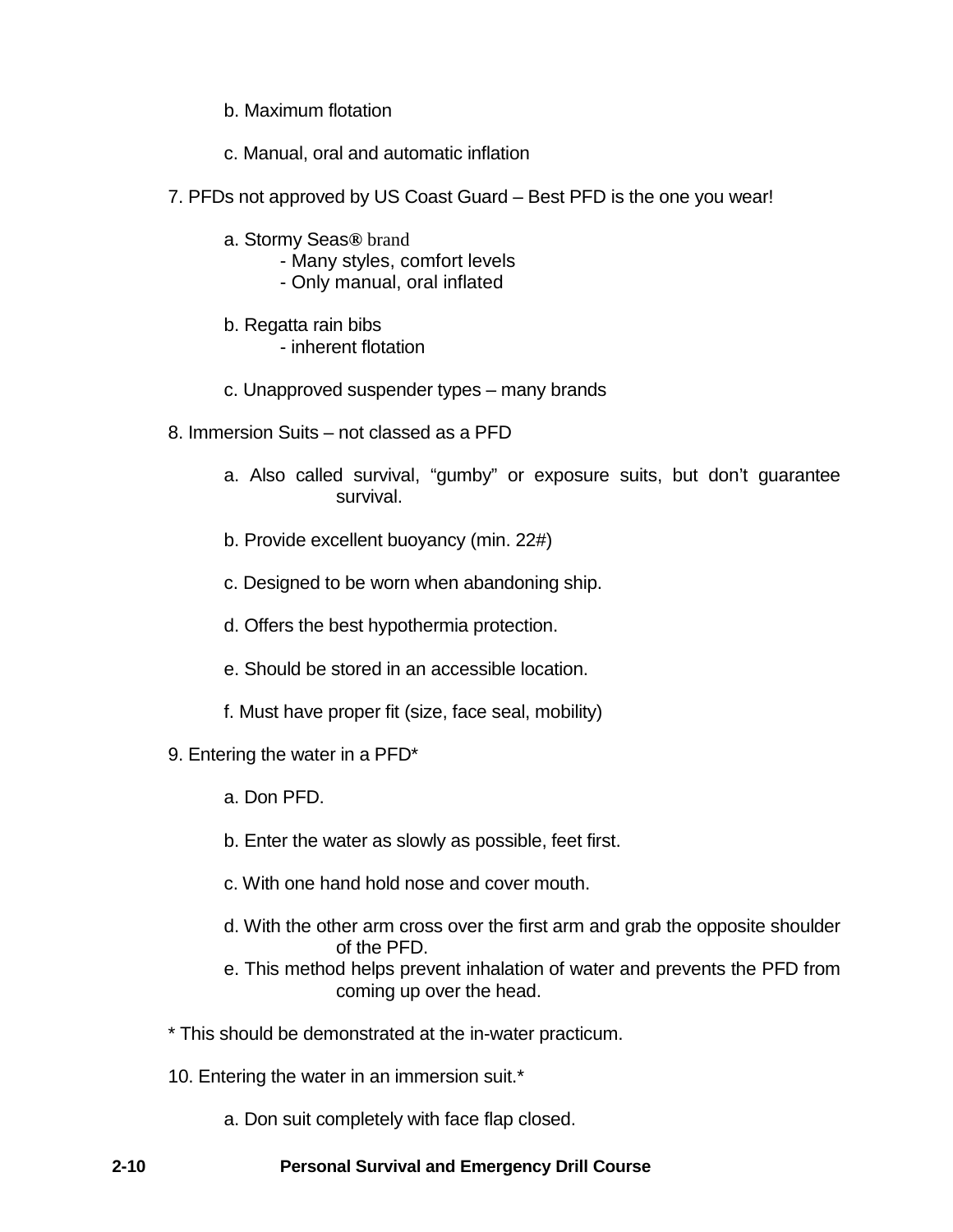- b. Best spot to embark is on lee side as close to the water as possible; specific location will be determined by the type of vessel, nature of the casualty, obstructions, etc.
- c. Face bow or stern, sideways to the boat.
- d. With neck of suit open, squat down and press against suit to remove extra air from suit.
- e. Stand with arm nearest boat to protect the head and hold top of hood in place.
- f. Other outboard hand holds the suit away from face (insert thumb or finger) to let air escape, and covers nose and mouth.
- g. CAUTION!! Do not inflate air bladder before jumping into water (may cause neck injury or tear away).
- h. Check water for debris or people.
- i. Slip slowly into the water if possible; if not jump feet first with legs crossed.
- j. Once in the water, inflate air bladder unless getting into the liferaft.
- \* This should be demonstrated at the in-water practicum.

#### **V. PFD and Immersion Suit maintenance**

- 1. Marking immersion suit
	- a. Name of vessel OR
	- b. Name of owner OR
	- c. Name of crewmember
- 2. PFD care & maintenance
	- a. Prospective buyers should read the information pamphlet generally accompanying the PFD to insure that the PFD meets their needs and requirements.
	- b Periodic / monthly inspection a MUST. Record in safety maintenance log.
	- c. Kapok vests and seat cushions should be checked for leaks in the sealed plastic flotation pouches.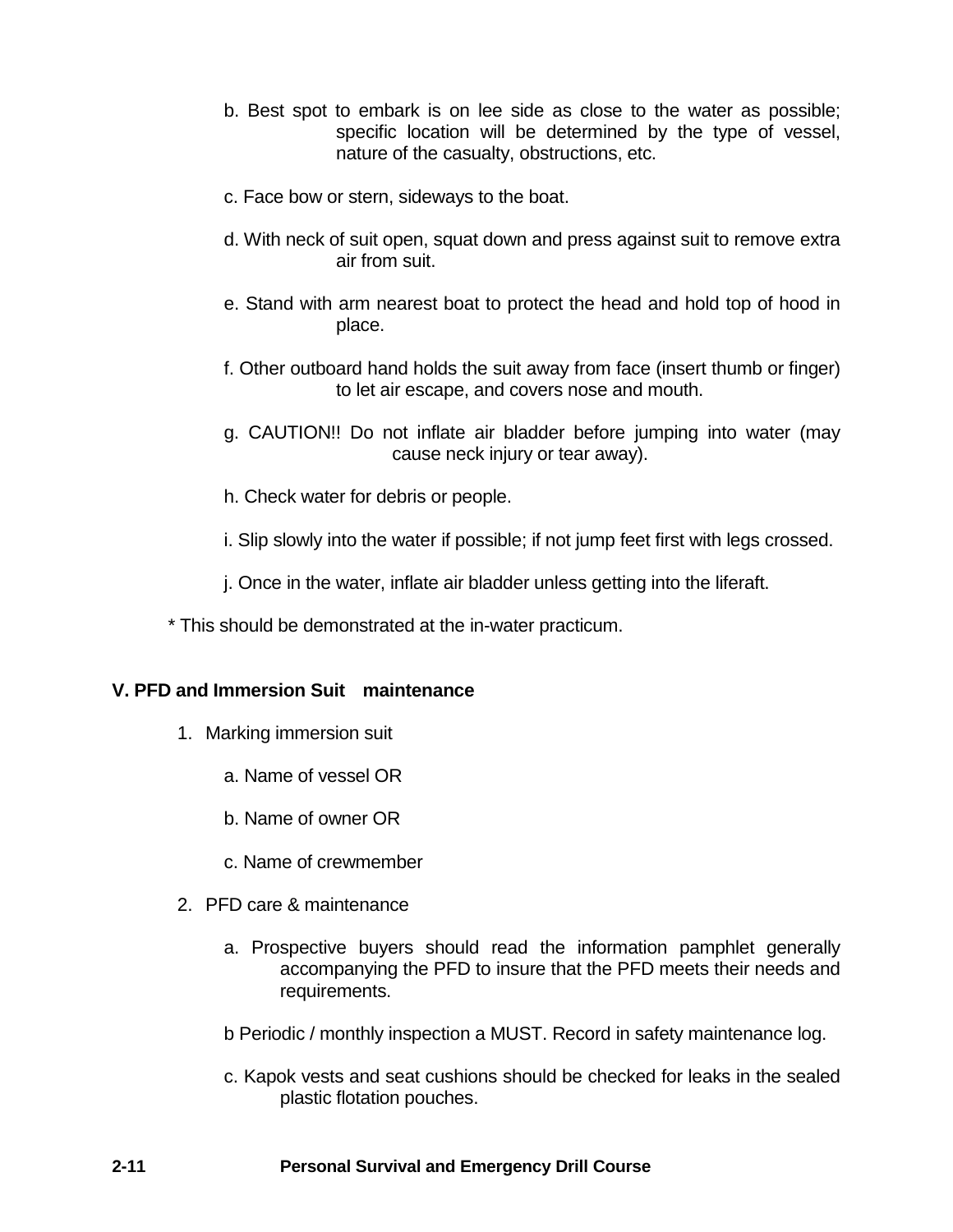3. Immersion suits

a. Store unzipped – zipper an inch or two from bottom to prevent inability to a undo a snag when donning

- b. Lubricate zippers regularly with non-petroleum product recommended by manufacturer.
- c. Inflate bladders and check for leaks.
- d. Check for holes at seams and stress points
- e. Inspect monthly / record in log.
- f. Inflation test with small shop vacuum
	- cover seams/zipper with mild soapy water.
	- look for bubbles which indicate leaks.
	- rinse and dry suit and use appropriate repair.
- g. A serviceable CG approved PFD light with up-to-date power supply must be attached to front shoulder area.
- h. Attaching whistles to PFDs is recommended.
- 4. Inflatable PFDs:
	- a. Take special care of inflation mechanisms.
	- b. Follow manufacturer's instructions.
- 5. Other Considerations federal requirements:
	- a. Determine the PFDs required for your vessel and area of operation. (Pamphlet, *Federal Requirements for Commercial Fishing Industry Vessels*).
	- b. All PFDs must carry USCG approval, be serviceable and an appropriate size for the wearer.
	- c. All wearable PFDs and immersion suits must be readily accessible.
	- d. Throwable devices must be immediately accessible.
- 6. Personal considerations
	- a. Cost wide range.
	- b. Color bright colors facilitate rescue.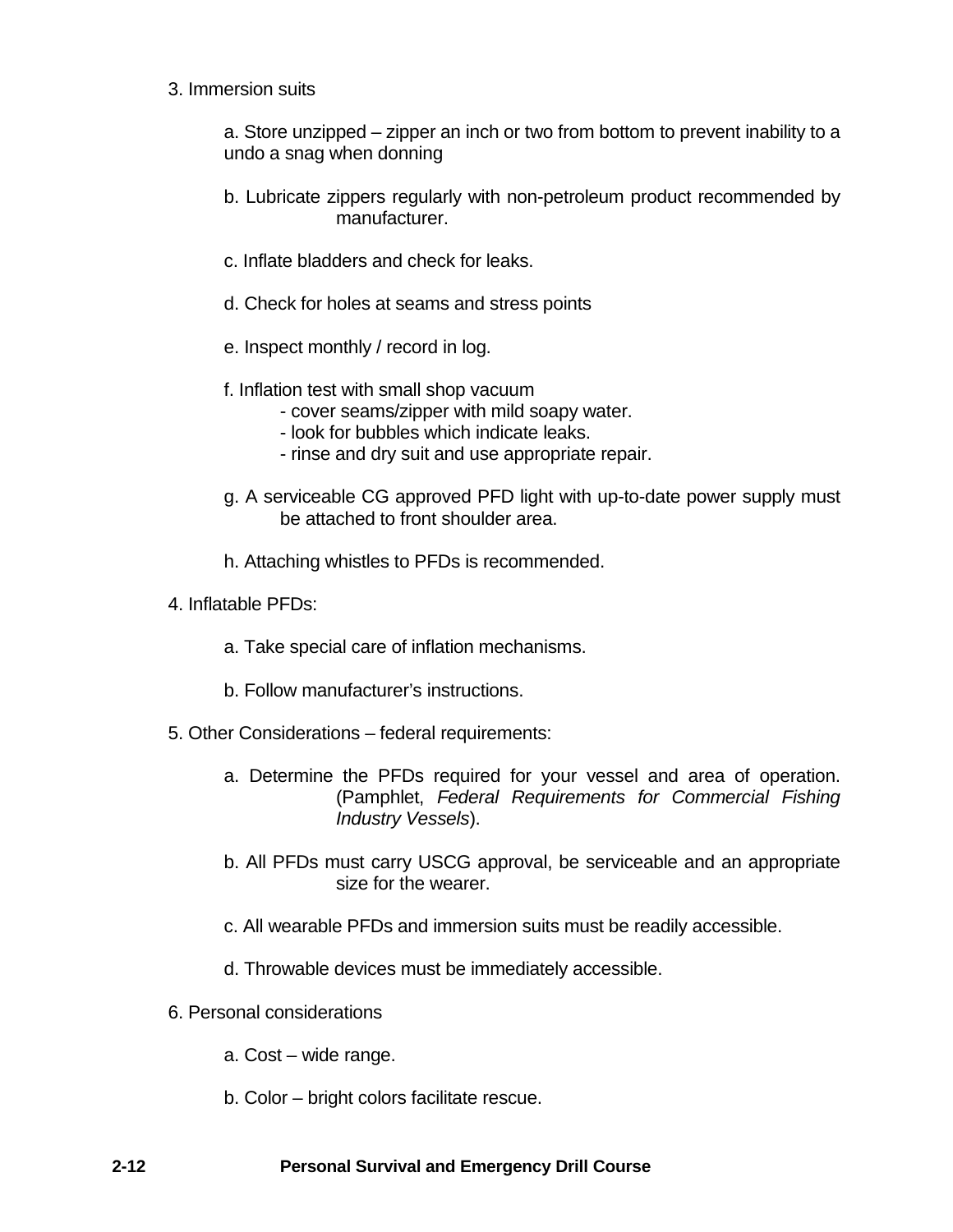- c. Work/life style will it be worn?
- d. Maximize safety PFDs can be made safer by attaching signals, etc.
- e. Area of operation
	- Distance from help
	- Water temperature, seasonal operations

## **VI. SUMMARY**

- A. Survival Factors
	- 1. Will to live
	- 2. Flotation
	- 3. Heat retention
- B. Stay Rules for Surviving a Marine Emergency
	- 1. Stay afloat
	- 2. Stay dry
	- 3. Stay still
	- 4. Stay warm
	- 5. Stay with the boat
	- 6. Stay together
	- 7. Stay sober
- C. Find the PFD that meets your needs and wear it.
	- 1. Consider these qualities when choosing a PFD:
		- a. Thermal protection
		- b. Federal requirements
		- c. Life style
	- 2. The best PFD is the one that will be worn.